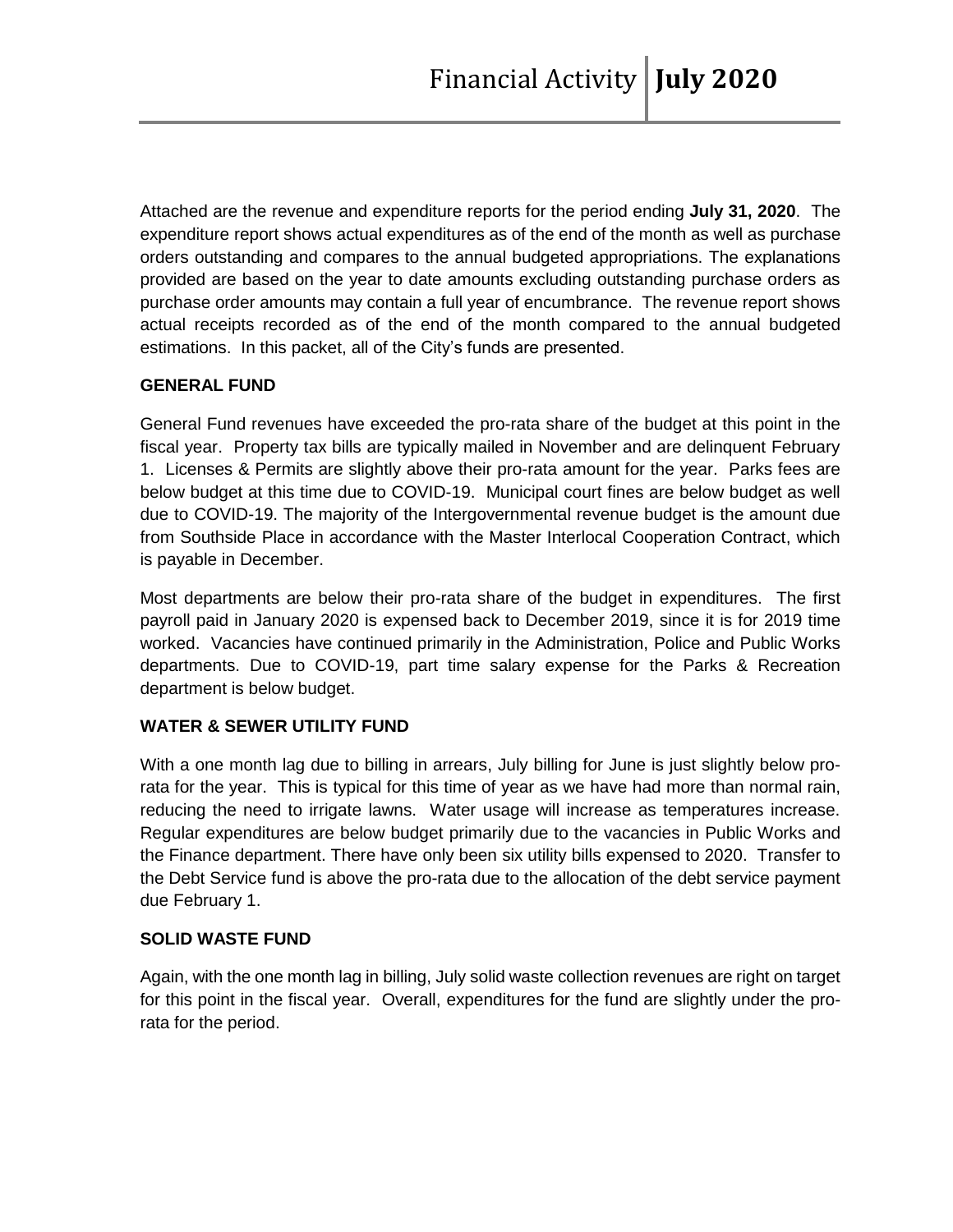# **TECHNOLOGY MANAGEMENT FUND**

Technology is integral to the City's ability to provide efficient and necessary services to the citizens. The Technology Management Fund was created to centralize those expenditures, consolidate the management of the resources needed to maintain existing systems and to deploy new solutions.

Revenues are as expected for the current period. Expenditures are slightly above the norm for the period due to many annual maintenance contract payments that were expensed earlier in the year as well as the annual radio subscription payment to the City of Houston and the website redesign.

## **VEHICLE REPLACEMENT FUND**

The Vehicle Replacement Fund finances the purchase of vehicles routinely used in providing City services. Each department makes contributions to the fund based on the estimated life and replacement cost of the vehicles it uses. The fund purchases vehicles when a combination of age and repair cost indicates the machine or vehicle has reached the end of its service life; therefore, the expenditures patterns do not follow the pro-rata model. To date, three F-150 trucks, a high water vehicle, two patrol vehicles, a van for Animal Control, and a new fire engine have been purchased.

## **ASSET REPLACEMENT FUND**

The Asset Replacement Fund (formerly known as the Equipment Replacement Fund) finances the purchase of assets routinely used in providing City services. The fund operates in the same manner as the Vehicle Replacement Fund in that each department makes contributions to the fund based on the estimated life and replacement cost of the equipment it uses. The fund purchases equipment when a combination of age and repair cost indicates the equipment has reached the end of its service life; therefore, the expenditures patterns do not follow the pro-rata model. The fund revenues are on target with the budgeted amounts. Expenditures to date have been for the Colonial Park pool resurfacing project as well as new pool furniture at Colonial Park pool.

## **EMPLOYEE BENEFIT FUND**

The Employee Benefit Fund facilitates accounting and oversight for the cost of healthcare, worker's compensation, dental plans, and other benefits. August insurance premiums were paid at the end of July. Employer contributions to the HSA accounts are made twice a year, January and July.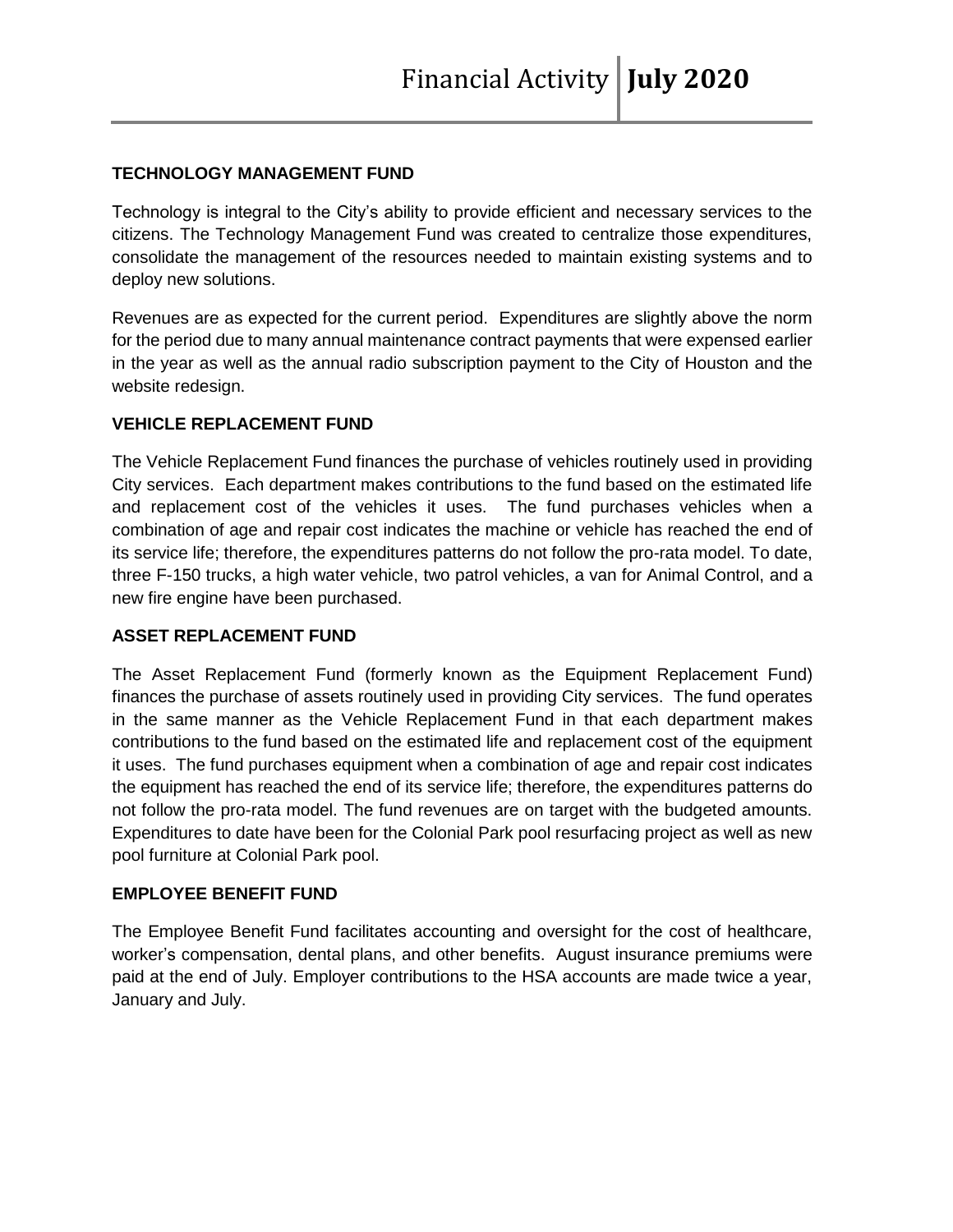#### **HUMAN RESOURCES SERVICES FUND**

The Human Resources Fund was created in 2020 to break out the non-medical related expenses from the Employee Benefit Fund. The General Fund contributes all funds needed for this fund. Examples of some of the expenses are hiring and recruiting, tuition reimbursement, and incentive/awards. Expenditures patterns in this fund will not follow the pro-rata model.

## **DEBT SERVICE FUND**

The Debt Service Fund is established by ordinances authorizing the issuance of General Obligation Bonds and Certificates of Obligation. The City uses debt financing to fund large capital investments. Streets, drainage, water and wastewater systems are all constructed with borrowed funds. Property tax dollars do not finance all of the City's bonded debt service. The Water and Sewer Fund also provides funds to repay debt associated with water infrastructure projects. Funding the 2020 debt service payments requires an ad valorem tax rate of \$0.11952 per \$100 of assessed value in tax year 2020, a decrease of \$0.00451 per \$100. Debt Service payments are due semi-annually on February 1 and August 1. Principal and interest is due February 1 and interest only is due August 1. The payment of the bond principal and interest made on January 29th caused the expenditures to be above the prorata for this period.

## **CAPITAL PROJECT FUNDS**

Capital Project Funds are used to account for the purchase or construction of equipment, property, and buildings. West University Place has four active capital project funds. They are the Capital Project, 2019 Certificates of Obligation, Transportation Improvement, and Water & Sewer Capital Funds. Expenses incurred to date are for the City-wide Facilities Condition and Security Assessment, Virtual Gate, Buffalo Speedway Drainage and Roadway, City-wide Drainage Study, WWTP Inflow & Infiltration, Reclamation Feasibility Study, WWTP Floodwater Protection Study, Water System Chlorimination Upgrades, WWTP Grit Removal Project, Water Pumping and Storage Study, and the Lift Station Lining.

## **SPECIAL REVENUE FUNDS**

Special Revenue Funds are created to account for the proceeds from specific revenue sources that are restricted to expenditures for specific purposes. The City has ten active Special Revenue Funds. Not all expenditures can be anticipated enough to include in the original budgeting process. Budget amendments, if necessary, will be made at year end to reconcile any affected accounts. The large expenditures to date are for the Colonial Pool Park improvement project, true bounce basketball system, new pool furniture, annual tree trust planting, and two ticket writers.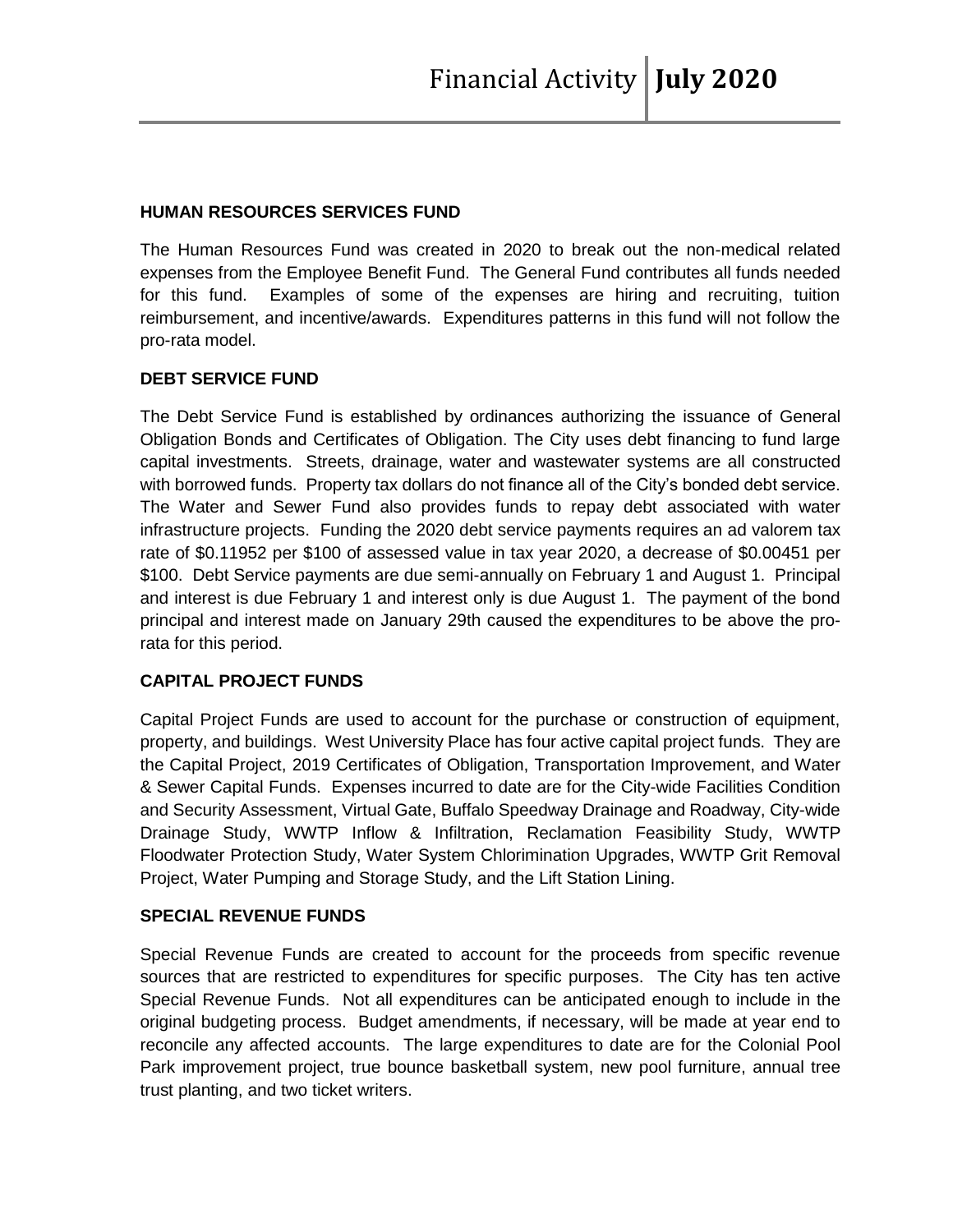#### **City of West University Place GENERAL FUND July 31, 2020**

 **Original Budget Amended Budget YTD Actual Order Amount Outstanding Purchase Amount Remaining YTD Actual as a % of Budget Outstanding Purchase Orders as a % of Budget REVENUES** Taxes 14,530,448 14,530,448 13,201,935 - 1,328,513 91% 91% Licenses & Permits 574,000 574,000 369,860 - 204,140 64% 64% Fines & Forfeitures 206,400 206,400 77,509 - 128,891 38% 38% Charges for Services 3,457,000 3,457,000 1,118,738 2,338,262 32% 32% 32% Miscellaneous 380,700 180,181 200,519 47% 47% Intergovernmental 284,850 284,850 32,811 - 252,039 12% 12% Transfers In 1,636,200 1,636,200 1,636,200 954,450 - 681,750 58% 58% 58% 58% 58% **TOTAL REVENUES 21,069,598 21,069,598 15,935,483 - 5,134,115 76% 76% EXPENDITURES** Administration 1,565,010 1,590,923 626,893 168,057 795,973 39% 50% Finance 1,867,675 1,868,057 871,491 219,606 776,961 47% 58% Police 5,575,200 5,661,486 2,603,841 93,949 2,859,113 46% 48% Fire 3,870,000 3,870,000 2,086,274 34,673 1,749,054 54% 55% Public Works 3,573,700 3,577,700 1,731,283 322,944 1,523,473 48% 57% Parks & Recreation 4,154,900 4,154,900 1,701,265 193,382 2,260,253 41% 46% Transfers Out 283,600 283,600 165,431 - 118,169 58% 58% **TOTAL EXPENDITURES 20,890,085 21,006,666 9,786,477 1,032,610 10,082,995 47% 52% NET REVENUE (EXPENDITURE) 179,513 62,932 6,149,006**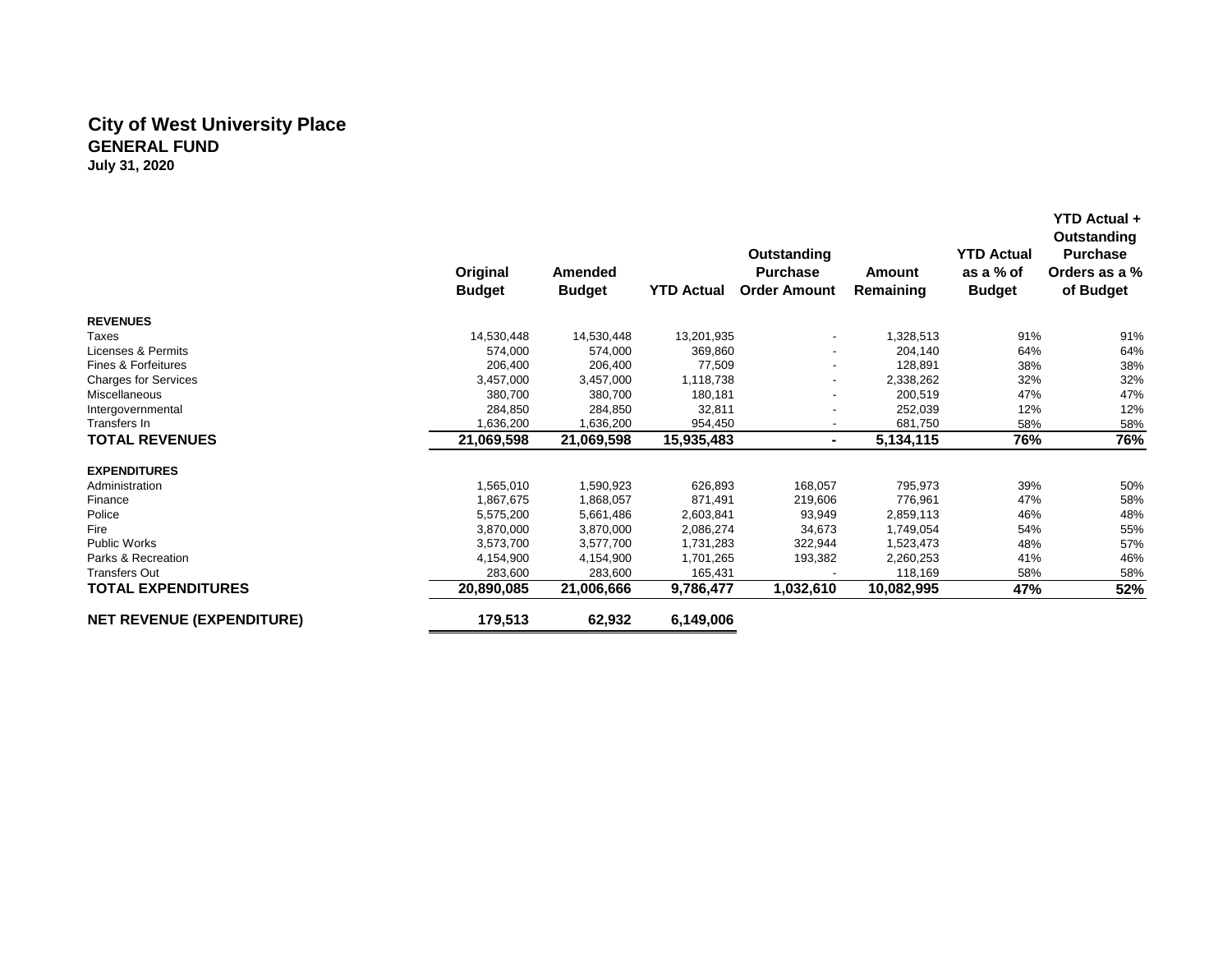#### **City of West University Place WATER & SEWER FUND July 31, 2020**

 **Original Budget Amended Budget YTD Actual Order Amount Outstanding Purchase Amount Remaining YTD Actual as a % of Budget YTD Actual + Outstanding Purchase Orders as a % of Budget REVENUES** Charges for Services 8,142,000 8,142,000 3,983,357 4,158,643 49% 49% Miscellaneous 19,300 19,300 5,926 - 13,374 31% 31% Other Financing Sources 44,600 44,600 26,019 - 18,581 58% 58% **TOTAL REVENUES 8,205,900 8,205,900 4,015,302 - 4,190,598 49% 49% EXPENDITURES** Finance 271,700 271,700 124,634 27,865 119,201 46% 56% Public Works 4,601,400 4,639,644 2,142,611 962,162 1,534,871 46% 67% Transfer To General Fund 1,250,000 1,250,000 1,250,000 1,250,000 729,169 - 520,831 58% 58% 58% Transfer to W&S CIP Fund CIP Fund 58% CIP Fund City of the Superior of the Superior of the Superior of the Superior Superior Superior Superior Superior Superior Superior Superior Superior Superior Superior Superior Superio Transfer to Debt Service Fund **1, 1,184,183** 1,184,183 1,184,183 1,127,342 1,127,342 56,841 95% 95% 95% 95% 95%<br>TOTAL EXPENDITURES 3 3,207,283 8,245,527 4,648,756 990,026 2,606,744 56% 68% **TOTAL EXPENDITURES 8,207,283 8,245,527 4,648,756 990,026 2,606,744 56% 68% NET REVENUE (EXPENDITURE) (1,383) (39,627) (633,455)**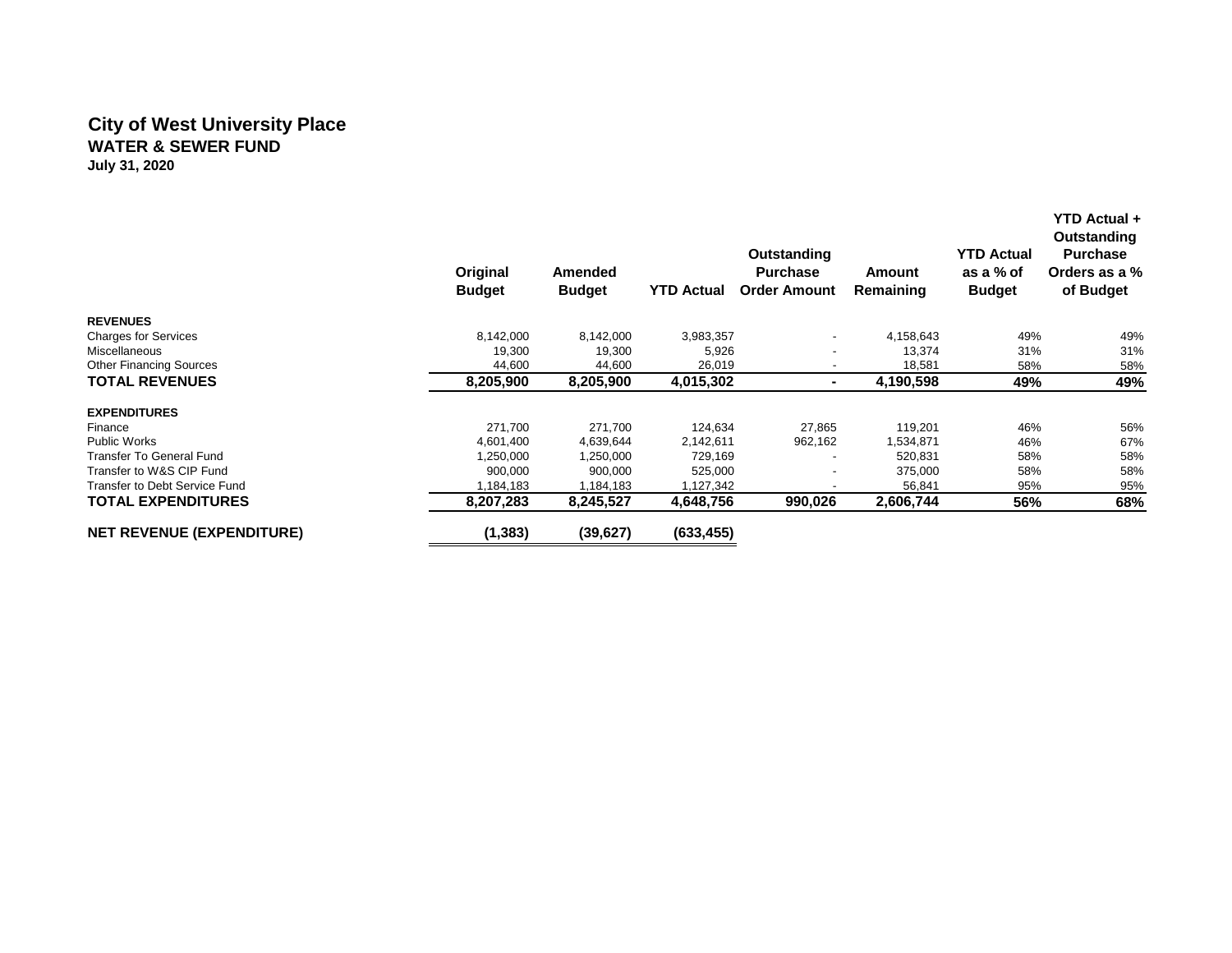## **City of West University Place SOLID WASTE FUND July 31, 2020**

|                                  | Original<br><b>Budget</b> | <b>Amended</b><br><b>Budget</b> | <b>YTD Actual</b> | Outstanding<br><b>Purchase</b><br><b>Order Amount</b> | Amount<br>Remaining | <b>YTD Actual</b><br>as a % of<br><b>Budget</b> | <b>YTD Actual +</b><br>Outstanding<br><b>Purchase</b><br>Orders as a %<br>of Budget |
|----------------------------------|---------------------------|---------------------------------|-------------------|-------------------------------------------------------|---------------------|-------------------------------------------------|-------------------------------------------------------------------------------------|
| <b>REVENUES</b>                  |                           |                                 |                   |                                                       |                     |                                                 |                                                                                     |
| Solid Waste Collection           | 1,786,200                 | 1,786,200                       | 907,037           |                                                       | 879.163             | 51%                                             | 51%                                                                                 |
| Miscellaneous                    | 10,800                    | 10,800                          | 5,297             |                                                       | 5,503               | 49%                                             | 49%                                                                                 |
| <b>TOTAL REVENUES</b>            | 1,797,000                 | 1,797,000                       | 912,334           |                                                       | 884,666             | 51%                                             | 51%                                                                                 |
| <b>EXPENDITURES</b>              |                           |                                 |                   |                                                       |                     |                                                 |                                                                                     |
| Curbside Solid Waste             | 1,281,800                 | 1,281,800                       | 686,349           | 155,038                                               | 440,413             | 54%                                             | 66%                                                                                 |
| <b>Curbside Recycling</b>        | 395,100                   | 395,100                         | 214,772           | 59,381                                                | 120,947             | 54%                                             | 69%                                                                                 |
| Curbside Green Waste Recycling   | 199,900                   | 199,900                         | 97,089            | 43,767                                                | 59,044              | 49%                                             | 70%                                                                                 |
| <b>TOTAL EXPENDITURES</b>        | 1,876,800                 | 1,876,800                       | 998,211           | 258,186                                               | 620,403             | 53%                                             | 67%                                                                                 |
| <b>NET REVENUE (EXPENDITURE)</b> | (79, 800)                 | (79, 800)                       | (85, 877)         |                                                       |                     |                                                 |                                                                                     |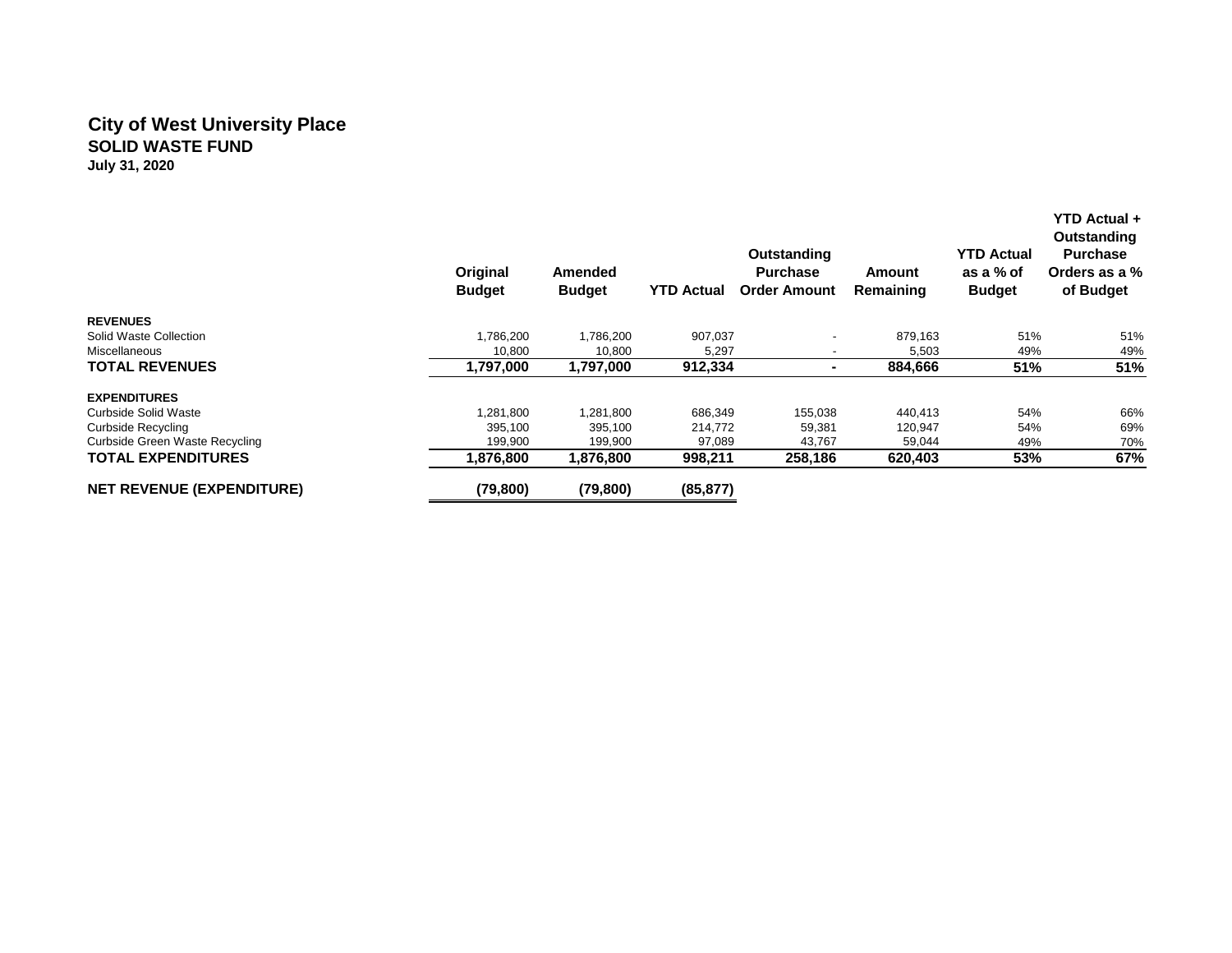## **City of West University Place TECHNOLOGY MANAGEMENT FUND July 31, 2020**

|                                             | Original<br><b>Budget</b> | Amended<br><b>Budget</b> | <b>YTD Actual</b> | <b>Outstanding</b><br><b>Purchase</b><br><b>Order Amount</b> | <b>Amount</b><br>Remaining | <b>YTD Actual</b><br>as a % of<br><b>Budget</b> | YTD Actual +<br>Outstanding<br><b>Purchase</b><br>Orders as a %<br>of Budget |
|---------------------------------------------|---------------------------|--------------------------|-------------------|--------------------------------------------------------------|----------------------------|-------------------------------------------------|------------------------------------------------------------------------------|
| <b>REVENUES</b>                             |                           |                          |                   |                                                              |                            |                                                 |                                                                              |
| <b>TRANSFER FROM GENERAL FUND</b>           | 1,496,400                 | 1,496,400                | 872,900           |                                                              | 623,500                    | 58%                                             | 58%                                                                          |
| <b>TRANSFER FROM WATER &amp; SEWER FUND</b> | 140,000                   | 140,000                  | 81,669            |                                                              | 58,331                     | 58%                                             | 58%                                                                          |
| TRANSFER FROM SOLID WASTE FUND              | 44,100                    | 44,100                   | 25,725            |                                                              | 18,375                     | 58%                                             | 58%                                                                          |
| <b>EARNINGS ON INVESTMENTS</b>              | 6,700                     | 6,700                    | 3,436             |                                                              | 3,264                      | 51%                                             | 51%                                                                          |
| <b>TOTAL REVENUES</b>                       | 1,687,200                 | 1,687,200                | 983,730           | ۰.                                                           | 703,470                    | 58%                                             | 58%                                                                          |
| <b>EXPENDITURES</b>                         |                           |                          |                   |                                                              |                            |                                                 |                                                                              |
| PERSONNEL                                   | 535,000                   | 535,000                  | 271,951           |                                                              | 263,049                    | 51%                                             | 51%                                                                          |
| <b>OFFICE SUPPLIES</b>                      | 1,000                     | 1,000                    |                   |                                                              | 1,000                      | 0%                                              | 0%                                                                           |
| <b>OPERATING SUPPLIES</b>                   | 10,000                    | 10,000                   | 5,598             |                                                              | 4,402                      | 56%                                             | 56%                                                                          |
| <b>EQUIPMENT MAINTENANCE</b>                | 9,500                     | 9,500                    | 14,461            |                                                              | (4,961)                    | 152%                                            | 152%                                                                         |
| HARDWARE & SOFTWARE MAINTENANCE CONTRACTS   | 630,000                   | 630,000                  | 438,754           | 41,701                                                       | 149,546                    | 70%                                             | 76%                                                                          |
| TELE-COMMUNICATIONS & DATA & RADIO          | 229,000                   | 229,000                  | 137,056           | 40,856                                                       | 51,089                     | 60%                                             | 78%                                                                          |
| <b>CONSULTANTS</b>                          | 15,000                    | 15,000                   | 16,012            | 5,855                                                        | (6,867)                    | 107%                                            | 146%                                                                         |
| PROFESSIONAL DUES                           | 1,200                     | 1,200                    |                   |                                                              | 1,200                      | 0%                                              | 0%                                                                           |
| <b>TRAVEL &amp; TRAINING</b>                | 11,800                    | 11,800                   | 460               |                                                              | 11,340                     | 4%                                              | 4%                                                                           |
| OTHER CONTRACTED SERVICES                   | 61,000                    | 61,000                   | 35,477            |                                                              | 25,523                     | 58%                                             | 58%                                                                          |
| <b>HIGH TECHNOLOGY REPLACEMENTS</b>         | 90,000                    | 90,000                   | 50,130            | 6,958                                                        | 32,912                     | 56%                                             | 63%                                                                          |
| TRANSFER TO ASSET REPLACEMENT FUND          | 20,000                    | 20,000                   | 11,669            |                                                              | 8,331                      | 58%                                             | 58%                                                                          |
| <b>TOTAL EXPENDITURES</b>                   | 1,613,500                 | 1,613,500                | 981,567           | 95,369                                                       | 536,564                    | 61%                                             | 67%                                                                          |
| <b>NET REVENUE (EXPENDITURE)</b>            | 73,700                    | 73,700                   | 2,162             |                                                              |                            |                                                 |                                                                              |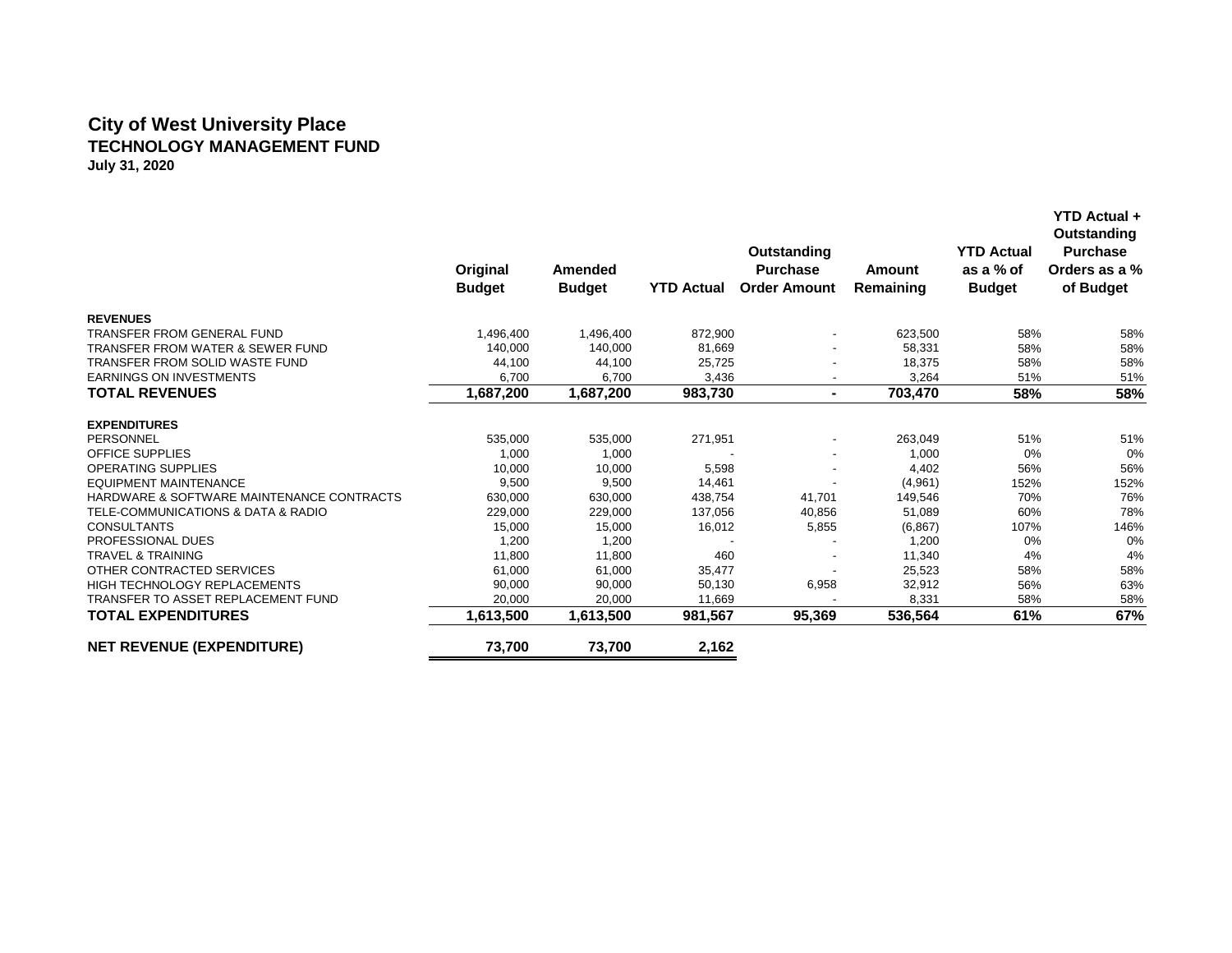## **City of West University Place VEHICLE REPLACEMENT FUND July 31, 2020**

|                                             | Original<br><b>Budget</b> | Amended<br><b>Budget</b> | <b>YTD Actual</b> | Outstanding<br><b>Purchase</b><br><b>Order Amount</b> | Amount<br>Remaining | <b>YTD Actual</b><br>as a % of<br><b>Budget</b> | <b>YTD Actual +</b><br>Outstanding<br><b>Purchase</b><br>Orders as a %<br>of Budget |
|---------------------------------------------|---------------------------|--------------------------|-------------------|-------------------------------------------------------|---------------------|-------------------------------------------------|-------------------------------------------------------------------------------------|
| <b>REVENUES</b>                             |                           |                          |                   |                                                       |                     |                                                 |                                                                                     |
| TRANSFER FROM GENERAL FUND                  | 348,500                   | 348,500                  | 199,213           |                                                       | 149,287             | 57%                                             | 57%                                                                                 |
| <b>TRANSFER FROM WATER &amp; SEWER FUND</b> | 92,000                    | 92,000                   | 53,669            | -                                                     | 38,331              | 58%                                             | 58%                                                                                 |
| TRANSFER FROM SOLID WASTE FUND              | 215,000                   | 215,000                  | 125,419           |                                                       | 89,581              | 58%                                             | 58%                                                                                 |
| SALE OF CITY PROPERTY                       |                           |                          | 22,703            | -                                                     | (22, 703)           |                                                 |                                                                                     |
| <b>EARNINGS ON INVESTMENTS</b>              | 46,200                    | 46,200                   | 21,478            | -                                                     | 24,722              | 46%                                             | 46%                                                                                 |
| <b>TOTAL REVENUES</b>                       | 701,700                   | 701,700                  | 422,482           |                                                       | 279,218             | 60%                                             | 60%                                                                                 |
| <b>EXPENDITURES</b>                         |                           |                          |                   |                                                       |                     |                                                 |                                                                                     |
| <b>AUTOMOBILES</b>                          | 115,000                   | 189,068                  | 155,273           | 71,740                                                | (37, 945)           | 82%                                             | 120%                                                                                |
| <b>LIGHT TRUCKS</b>                         | 60,000                    | 60,000                   | 46,504            | 11,387                                                | 2,109               | 78%                                             | 96%                                                                                 |
| <b>TRUCKS</b>                               | 775,000                   | 775,000                  | 756,747           |                                                       | 18,253              | 98%                                             | 98%                                                                                 |
| <b>OTHER EQUIPMENT</b>                      | 9,000                     | 9,000                    |                   |                                                       | 9,000               | $0\%$                                           | 0%                                                                                  |
| <b>TOTAL EXPENDITURES</b>                   | 959,000                   | 1,033,068                | 958,524           | 83,127                                                | (8, 583)            | 93%                                             | 101%                                                                                |
| <b>NET REVENUE (EXPENDITURE)</b>            | (257, 300)                | (331,368)                | (536, 042)        |                                                       |                     |                                                 |                                                                                     |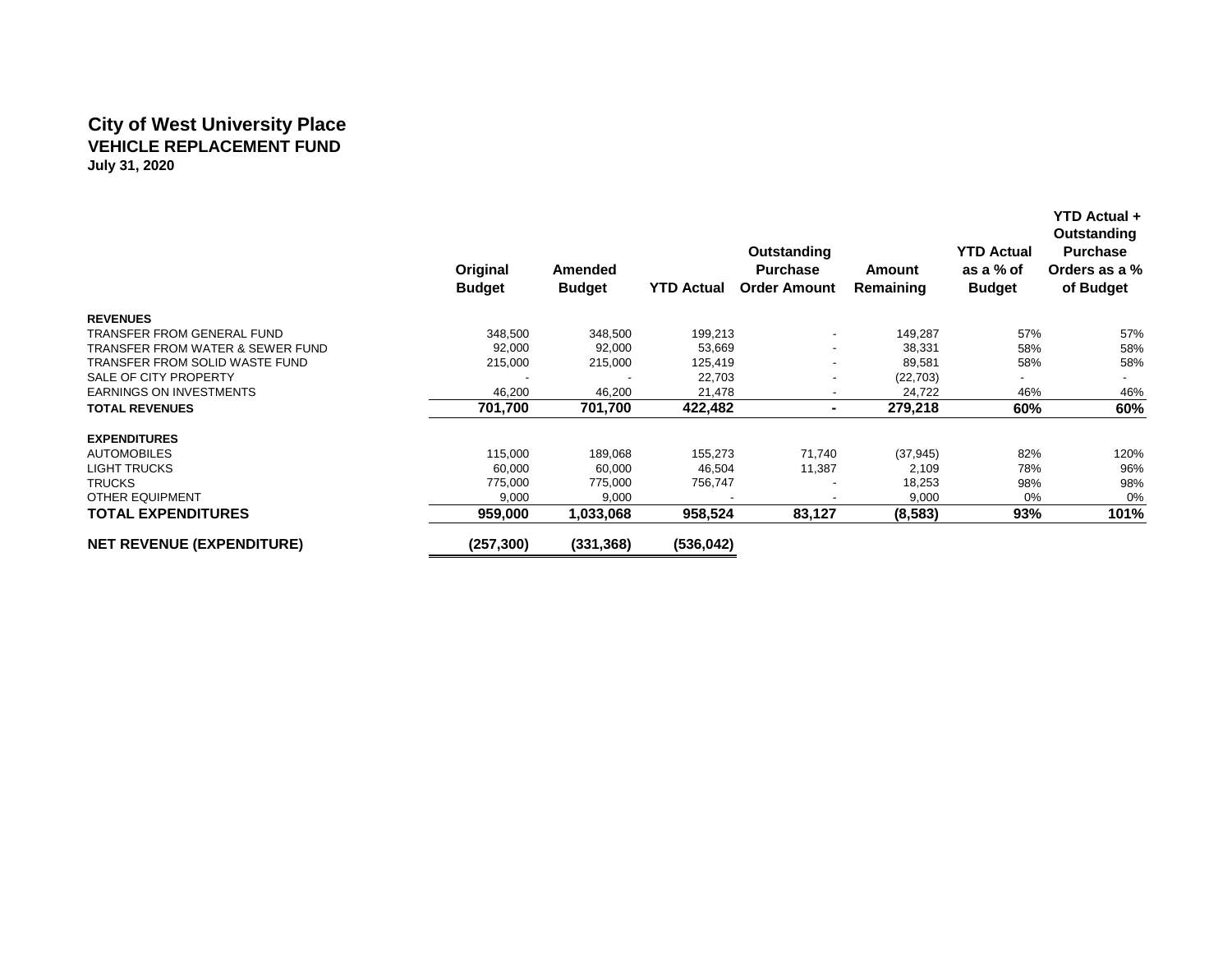## **City of West University Place ASSET REPLACEMENT FUND July 31, 2020**

|                                          | Original<br><b>Budget</b> | Amended<br><b>Budget</b> | <b>YTD Actual</b> | Outstanding<br><b>Purchase</b><br><b>Order Amount</b> | Amount<br>Remaining | <b>YTD Actual</b><br>as a % of<br><b>Budget</b> | YTD Actual +<br><b>Outstanding</b><br><b>Purchase</b><br>Orders as a %<br>of Budget |
|------------------------------------------|---------------------------|--------------------------|-------------------|-------------------------------------------------------|---------------------|-------------------------------------------------|-------------------------------------------------------------------------------------|
| <b>REVENUES</b>                          |                           |                          |                   |                                                       |                     |                                                 |                                                                                     |
| TRANSFER FROM GENERAL FUND               | 569,100                   | 569.100                  | 336,063           |                                                       | 233.037             | 59%                                             | 59%                                                                                 |
| TRANSFER FROM WATER & SEWER FUND         | 86,900                    | 86,900                   | 50,694            | -                                                     | 36,206              | 58%                                             | 58%                                                                                 |
| TRANSFER FROM TECHNOLOGY MANAGEMENT FUND | 20,000                    | 20,000                   | 11,669            |                                                       | 8,331               | 58%                                             | 58%                                                                                 |
| <b>EARNINGS ON INVESTMENTS</b>           | 37,700                    | 37,700                   | 18,813            | -                                                     | 18,887              | 50%                                             | 50%                                                                                 |
| <b>MISCELLANEOUS</b>                     | 10,000                    | 10,000                   |                   | -                                                     | 10,000              | 0%                                              | 0%                                                                                  |
| <b>TOTAL REVENUES</b>                    | 723,700                   | 723,700                  | 417,239           |                                                       | 306,461             | 58%                                             | 58%                                                                                 |
| <b>EXPENDITURES</b>                      |                           |                          |                   |                                                       |                     |                                                 |                                                                                     |
| <b>OTHER EQUIPMENT</b>                   | 181,800                   | 190,747                  | 125,046           | 10,647                                                | 55,054              | 66%                                             | 71%                                                                                 |
| <b>TOTAL EXPENDITURES</b>                | 181,800                   | 190,747                  | 125,046           | 10,647                                                | 55,054              | 66%                                             | 71%                                                                                 |
| <b>NET REVENUE (EXPENDITURE)</b>         | 541,900                   | 532,953                  | 292,192           |                                                       |                     |                                                 |                                                                                     |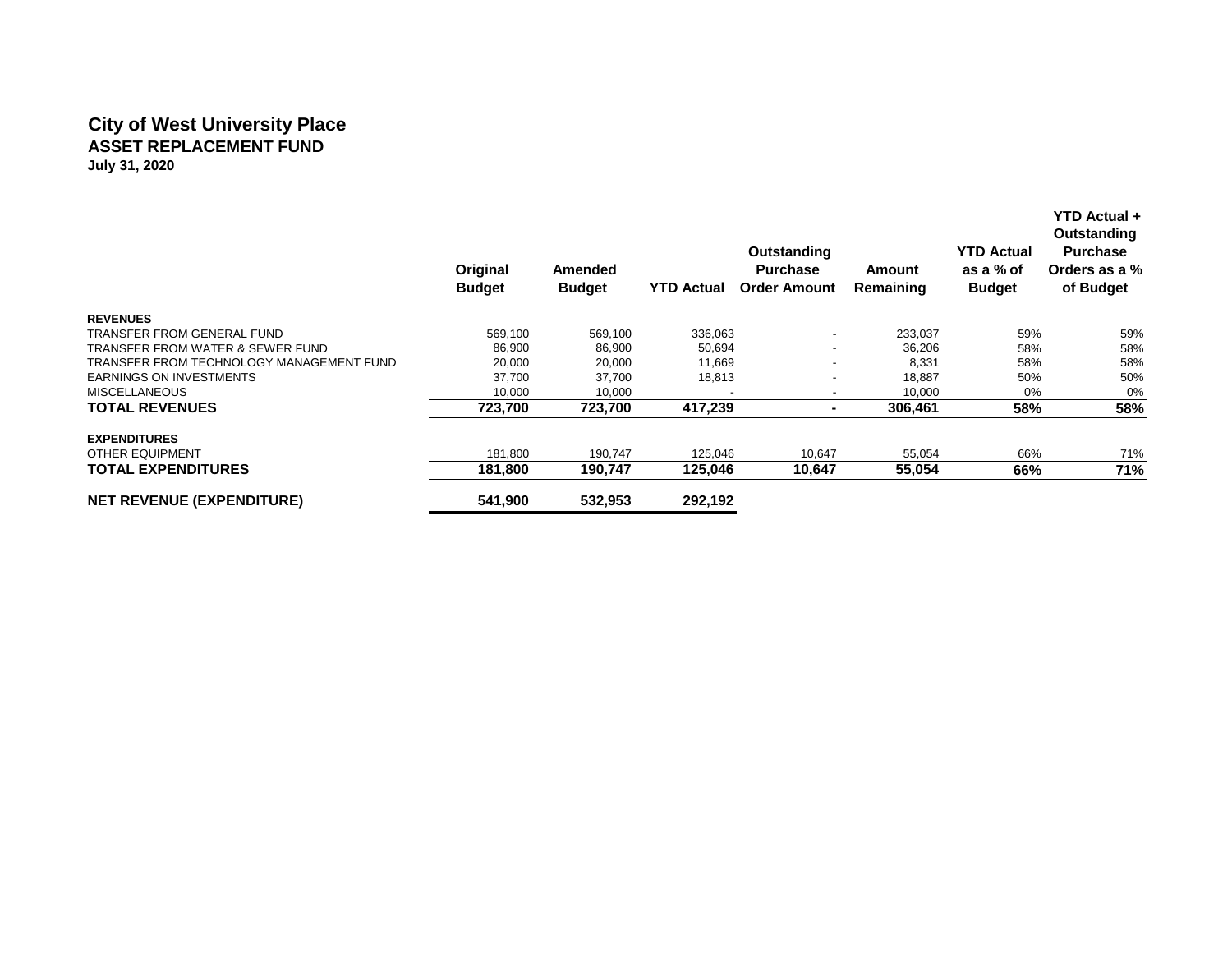## **City of West University Place EMPLOYEE BENEFIT FUND July 31, 2020**

|                                   | Original<br><b>Budget</b> | Amended<br><b>Budget</b> | <b>YTD Actual</b> | Outstanding<br><b>Purchase</b><br><b>Order Amount</b> | <b>Amount</b><br>Remaining | <b>YTD Actual</b><br>as a % of<br><b>Budget</b> | Outstanding<br><b>Purchase</b><br>Orders as a %<br>of Budget |
|-----------------------------------|---------------------------|--------------------------|-------------------|-------------------------------------------------------|----------------------------|-------------------------------------------------|--------------------------------------------------------------|
| <b>REVENUES</b>                   |                           |                          |                   |                                                       |                            |                                                 |                                                              |
| <b>Charges for Services</b>       | 2,432,800                 | 2,432,800                | 1,095,692         |                                                       | 1.337.108                  | 45%                                             | 45%                                                          |
| Miscellaneous                     | 15.100                    | 15,100                   | 7.954             |                                                       | 7,146                      | 53%                                             | 53%                                                          |
| Transfers In                      | 33,700                    | 33,700                   | 19,656            |                                                       | 14,044                     | 58%                                             | 58%                                                          |
| <b>TOTAL REVENUES</b>             | 2,481,600                 | 2,481,600                | 1,123,302         |                                                       | 1,358,298                  | 45%                                             | 45%                                                          |
| <b>EXPENDITURES</b>               |                           |                          |                   |                                                       |                            |                                                 |                                                              |
| <b>Personnel Services</b>         | 2,455,400                 | 2,455,400                | 1,321,476         |                                                       | 1,133,924                  | 54%                                             | 54%                                                          |
| <b>Services</b>                   | 35,000                    | 35,000                   | 18,113            | 40,094                                                | (23, 206)                  | 52%                                             | 166%                                                         |
| <b>TOTAL EXPENDITURES</b>         | 2.490.400                 | 2,490,400                | 1,339,588         | 40,094                                                | 1,110,718                  | 54%                                             | 55%                                                          |
| <b>NET REVENUE (EXPENDITURES)</b> | (8,800)                   | (8,800)                  | (216, 286)        |                                                       |                            |                                                 |                                                              |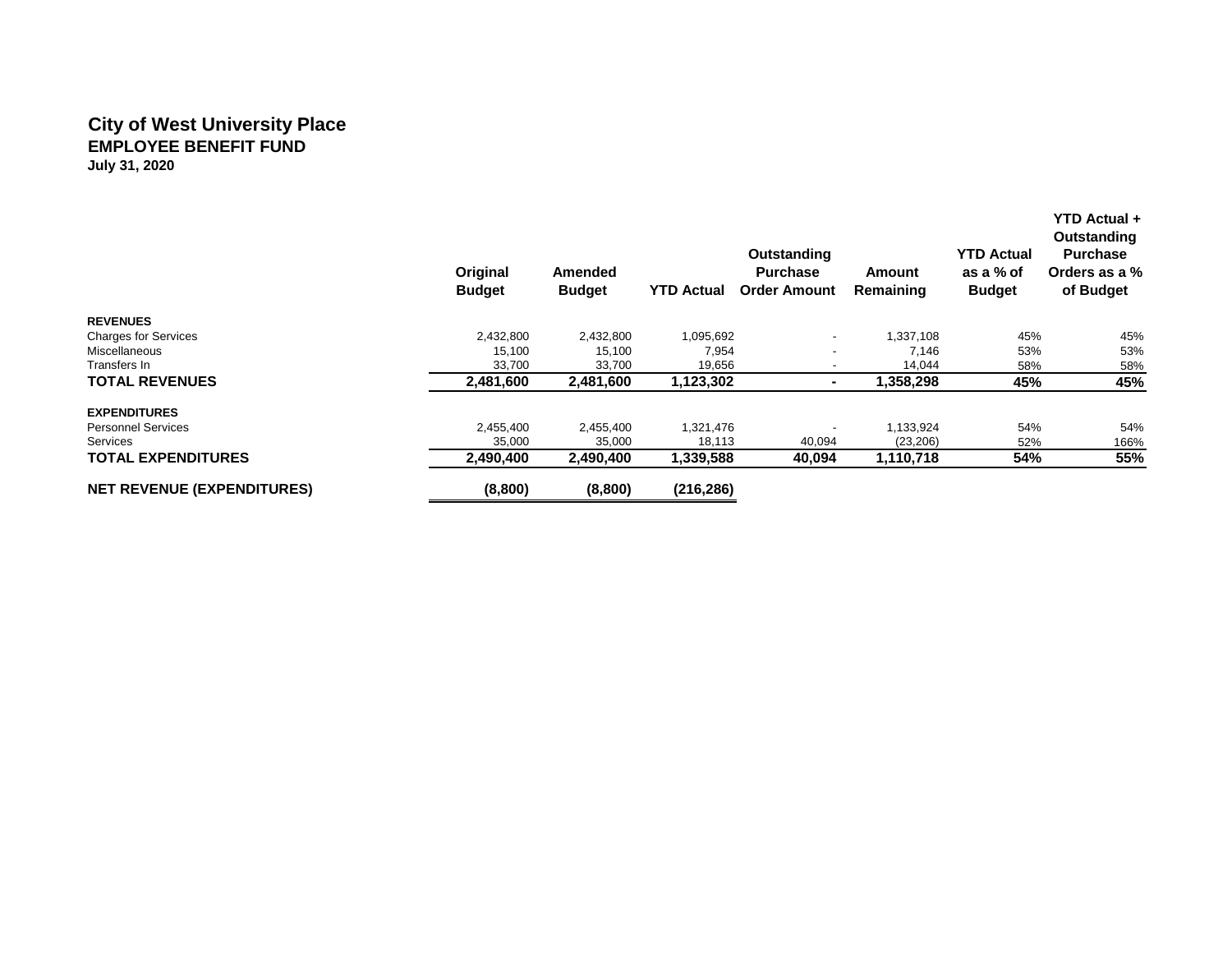## **City of West University Place HR SERVICES FUND July 31, 2020**

|                                   | Original<br><b>Budget</b> | <b>Amended</b><br><b>Budget</b> | <b>YTD Actual</b> | Outstanding<br><b>Purchase</b><br><b>Order Amount</b> | Amount<br>Remaining | <b>YTD Actual</b><br>as a % of<br><b>Budget</b> | <b>YTD Actual +</b><br>Outstanding<br><b>Purchase</b><br>Orders as a %<br>of Budget |
|-----------------------------------|---------------------------|---------------------------------|-------------------|-------------------------------------------------------|---------------------|-------------------------------------------------|-------------------------------------------------------------------------------------|
| <b>REVENUES</b>                   |                           |                                 |                   |                                                       |                     |                                                 |                                                                                     |
| <b>Miscellaneous</b>              | 5,000                     | 5,000                           | 1,988             |                                                       | 3,012               | 40%                                             | 40%                                                                                 |
| Transfers In                      | 244,600                   | 244,600                         | 145,775           |                                                       | 98,825              | 60%                                             | 60%                                                                                 |
| <b>TOTAL REVENUES</b>             | 249,600                   | 249,600                         | 147,763           |                                                       | 101,837             | 59%                                             | 59%                                                                                 |
| <b>EXPENDITURES</b>               |                           |                                 |                   |                                                       |                     |                                                 |                                                                                     |
| <b>Personnel Services</b>         | 214,900                   | 214,900                         | 41,626            | 7,347                                                 | 165,927             | 19%                                             | 23%                                                                                 |
| Transfers Out                     | 120,800                   | 120,800                         | 70,469            |                                                       | 50,331              | 58%                                             | 58%                                                                                 |
| <b>TOTAL EXPENDITURES</b>         | 335,700                   | 335,700                         | 112,095           | 7,347                                                 | 216,258             | 33%                                             | 36%                                                                                 |
| <b>NET REVENUE (EXPENDITURES)</b> | (86, 100)                 | (86, 100)                       | 35,668            |                                                       |                     |                                                 |                                                                                     |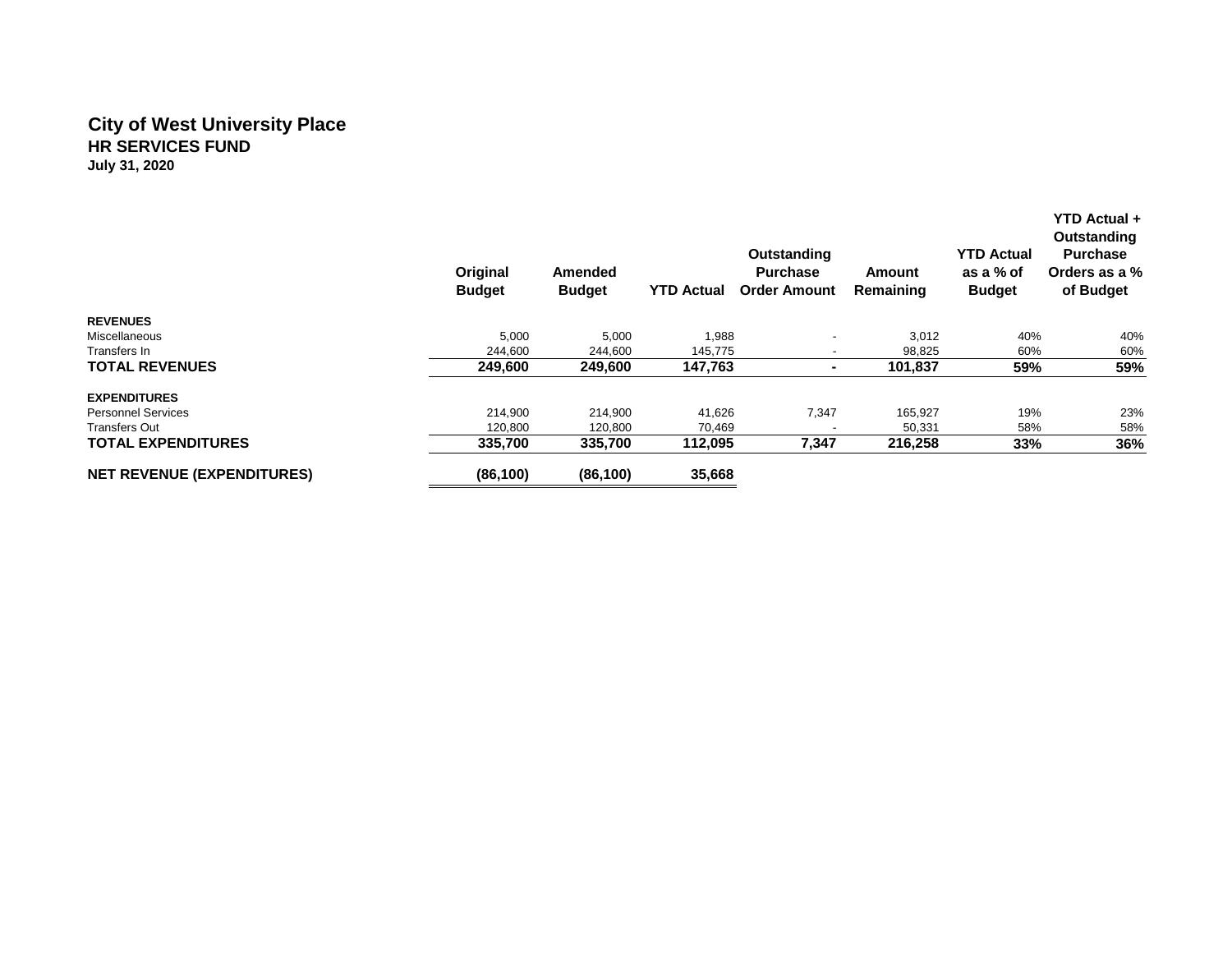## **City of West University Place DEBT SERVICE FUND July 31, 2020**

|                                             | Original      | Amended       |                   | Outstanding<br><b>Purchase</b> | Amount         | <b>YTD Actual</b><br>as a % of | Outstanding<br><b>Purchase</b><br>Orders as a % |
|---------------------------------------------|---------------|---------------|-------------------|--------------------------------|----------------|--------------------------------|-------------------------------------------------|
|                                             | <b>Budget</b> | <b>Budget</b> | <b>YTD Actual</b> | <b>Order Amount</b>            | Remaining      | <b>Budget</b>                  | of Budget                                       |
| <b>REVENUES</b>                             |               |               |                   |                                |                |                                |                                                 |
| <b>CURRENT YEAR PROPERTY TAXES</b>          | 7,791,641     | 7,791,641     | 7,677,995         |                                | 113,646        | 99%                            | 99%                                             |
| PRIOR YEAR PROPERTY TAXES                   | 19,100        | 19,100        | 11,729            |                                | 7,371          | 61%                            | 61%                                             |
| PENALTY AND INTEREST                        | 32,500        | 32,500        | 26,263            |                                | 6,237          | 81%                            | 81%                                             |
| <b>EARNINGS ON INVESTMENTS</b>              | 20,300        | 20,300        | 7,806             |                                | 12,494         | 38%                            | 38%                                             |
| <b>TRANSFER FROM WATER &amp; SEWER FUND</b> | 1,184,183     | 1,184,183     | 1,127,342         |                                | 56,841         | 95%                            | 95%                                             |
| <b>GENERAL OBLIGATION BOND PROCEEDS</b>     |               |               | 11,376,128        |                                | (11, 376, 128) | ۰.                             | $\sim$                                          |
| <b>TOTAL REVENUES</b>                       | 9,047,724     | 9,047,724     | 20,227,264        | $\blacksquare$                 | (11, 179, 540) | 224%                           | 224%                                            |
| <b>EXPENDITURES</b>                         |               |               |                   |                                |                |                                |                                                 |
| <b>BOND PRINCIPAL</b>                       | 8,060,000     | 8,060,000     | 8,060,000         |                                |                | 100%                           | 100%                                            |
| <b>INTEREST ON BONDS</b>                    | 930,783       | 930,783       | 520,471           |                                | 410,312        | 56%                            | 56%                                             |
| <b>FISCAL AGENT FEES</b>                    | 7,000         | 7,000         | 750               |                                | 6,250          | 11%                            | 11%                                             |
| <b>ISSUANCE COSTS</b>                       | 50,000        | 50,000        | 101,426           |                                | (51, 426)      | 203%                           | 203%                                            |
| PAYMENT TO REFUNDED BOND ESCROW             |               |               | 11,264,456        |                                | (11, 264, 456) | $\sim$                         |                                                 |
| <b>TOTAL EXPENDITURES</b>                   | 9,047,783     | 9,047,783     | 19,947,103        | ٠                              | (10,899,320)   | 220%                           | 220%                                            |
| <b>NET REVENUE (EXPENDITURE)</b>            | (59)          | (59)          | 280,161           |                                |                |                                |                                                 |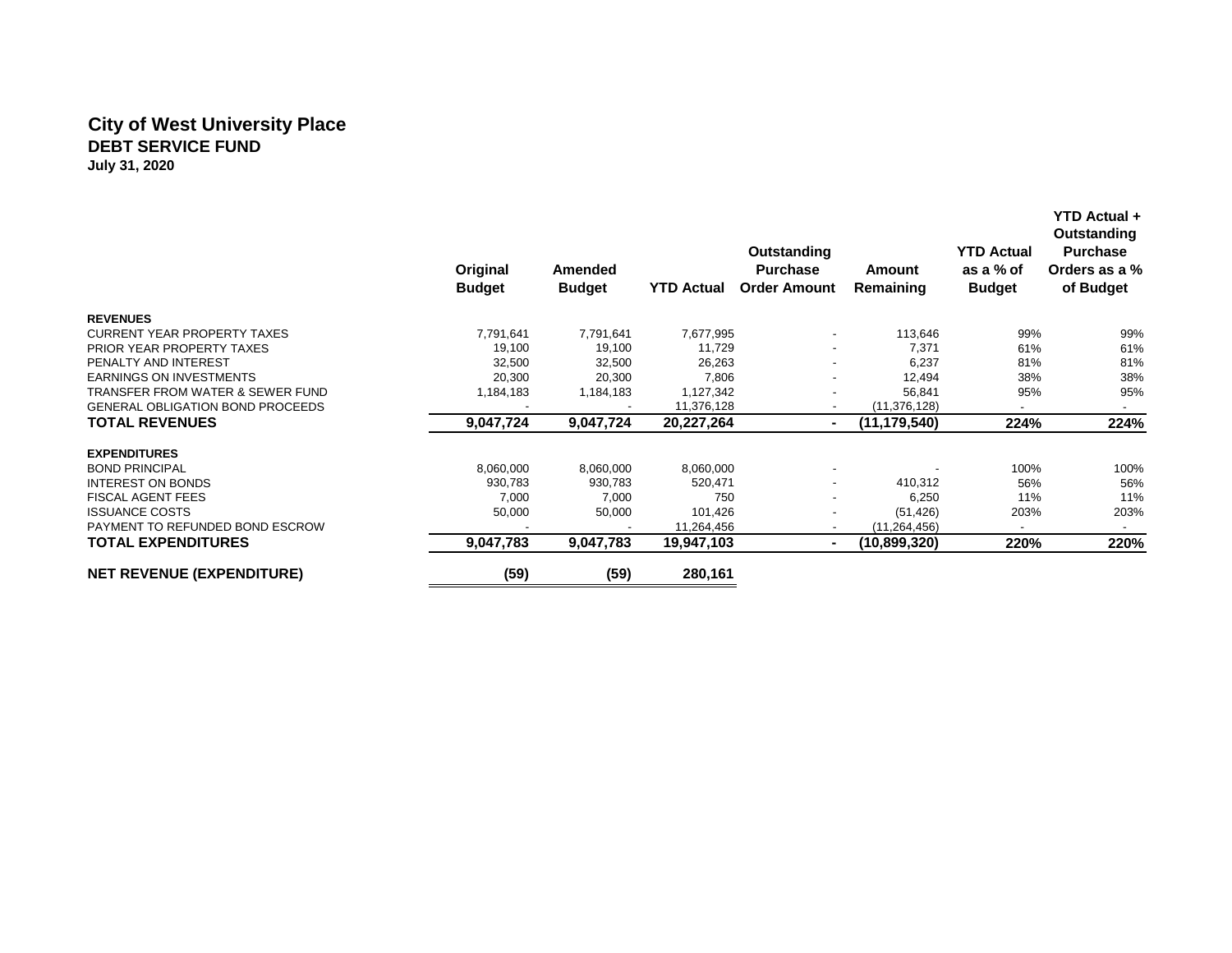## **City of West University Place CAPITAL PROJECTS FUND July 31, 2020**

|                                  | Original<br><b>Budget</b> | Amended<br><b>Budget</b> | <b>YTD Actual</b> | Outstanding<br><b>Purchase</b><br><b>Order Amount</b> | Amount<br>Remaining | <b>YTD Actual</b><br>as a % of<br><b>Budget</b> | YTD Actual +<br>Outstanding<br><b>Purchase</b><br>Orders as a %<br>of Budget |
|----------------------------------|---------------------------|--------------------------|-------------------|-------------------------------------------------------|---------------------|-------------------------------------------------|------------------------------------------------------------------------------|
| <b>REVENUES</b>                  |                           |                          |                   |                                                       |                     |                                                 |                                                                              |
| <b>EARNINGS ON INVESTMENTS</b>   | 7,800                     | 7,800                    | 4,083             |                                                       | 3,717               | 52%                                             | 52%                                                                          |
| <b>TOTAL REVENUES</b>            | 7,800                     | 7,800                    | 4,083             | $\blacksquare$                                        | 3,717               | 52%                                             | 52%                                                                          |
| <b>EXPENDITURES</b>              |                           |                          |                   |                                                       |                     |                                                 |                                                                              |
| PROFESSIONAL SERVICES            | 150,000                   | 150,000                  | 30,711            | 87,289                                                | 32,000              | 20%                                             | 79%                                                                          |
| <b>CONSTRUCTION COSTS</b>        | 350,000                   | 350,000                  |                   | 100,000                                               | 250,000             | 0%                                              | 29%                                                                          |
| <b>TOTAL EXPENDITURES</b>        | 500,000                   | 500,000                  | 30,711            | 187,289                                               | 282,000             | 6%                                              | 44%                                                                          |
| <b>NET REVENUE (EXPENDITURE)</b> | (492, 200)                | (492, 200)               | (26, 628)         |                                                       |                     |                                                 |                                                                              |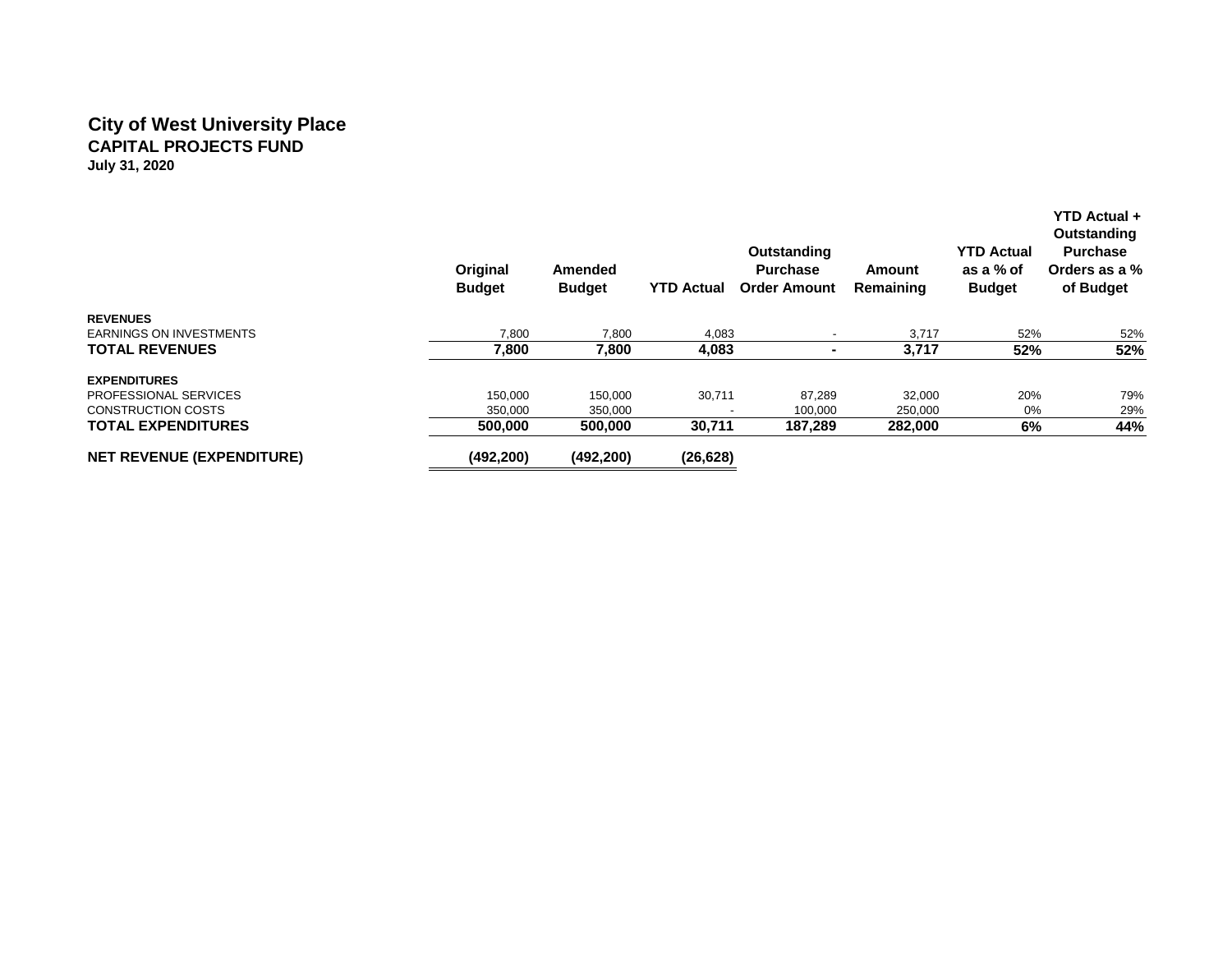# **City of West University Place 2019 CO's July 31, 2020**

|                                  | Original<br><b>Budget</b> | Amended<br><b>Budget</b> | <b>YTD Actual</b> | <b>Outstanding</b><br><b>Purchase</b><br><b>Order Amount</b> | Amount<br>Remaining | <b>YTD Actual</b><br>as a % of<br><b>Budget</b> | YTD Actual +<br>Outstanding<br><b>Purchase</b><br>Orders as a %<br>of Budget |
|----------------------------------|---------------------------|--------------------------|-------------------|--------------------------------------------------------------|---------------------|-------------------------------------------------|------------------------------------------------------------------------------|
| <b>REVENUES</b>                  |                           |                          |                   |                                                              |                     |                                                 |                                                                              |
| <b>EARNINGS ON INVESTMENTS</b>   | 37,100                    | 37,100                   | 19,937            |                                                              | 17,163              | 54%                                             | 54%                                                                          |
| <b>TOTAL REVENUES</b>            | 37,100                    | 37,100                   | 19,937            | ۰                                                            | 17,163              | 54%                                             | 54%                                                                          |
| <b>EXPENDITURES</b>              |                           |                          |                   |                                                              |                     |                                                 |                                                                              |
| TECHNOLOGY PROJECTS              | 2,160,000                 | 2,160,000                |                   |                                                              | 2,160,000           | 0%                                              | 0%                                                                           |
| <b>CONSTRUCTION COSTS</b>        |                           | 1,403,806                | 570,350           | 1,337,467                                                    | (504, 011)          | 41%                                             | 136%                                                                         |
| <b>TOTAL EXPENDITURES</b>        | 2,160,000                 | 3,563,806                | 570,350           | 1,337,467                                                    | 1,655,989           | 16%                                             | 54%                                                                          |
| <b>NET REVENUE (EXPENDITURE)</b> | (2, 122, 900)             | (3,526,706)              | (550, 413)        |                                                              |                     |                                                 |                                                                              |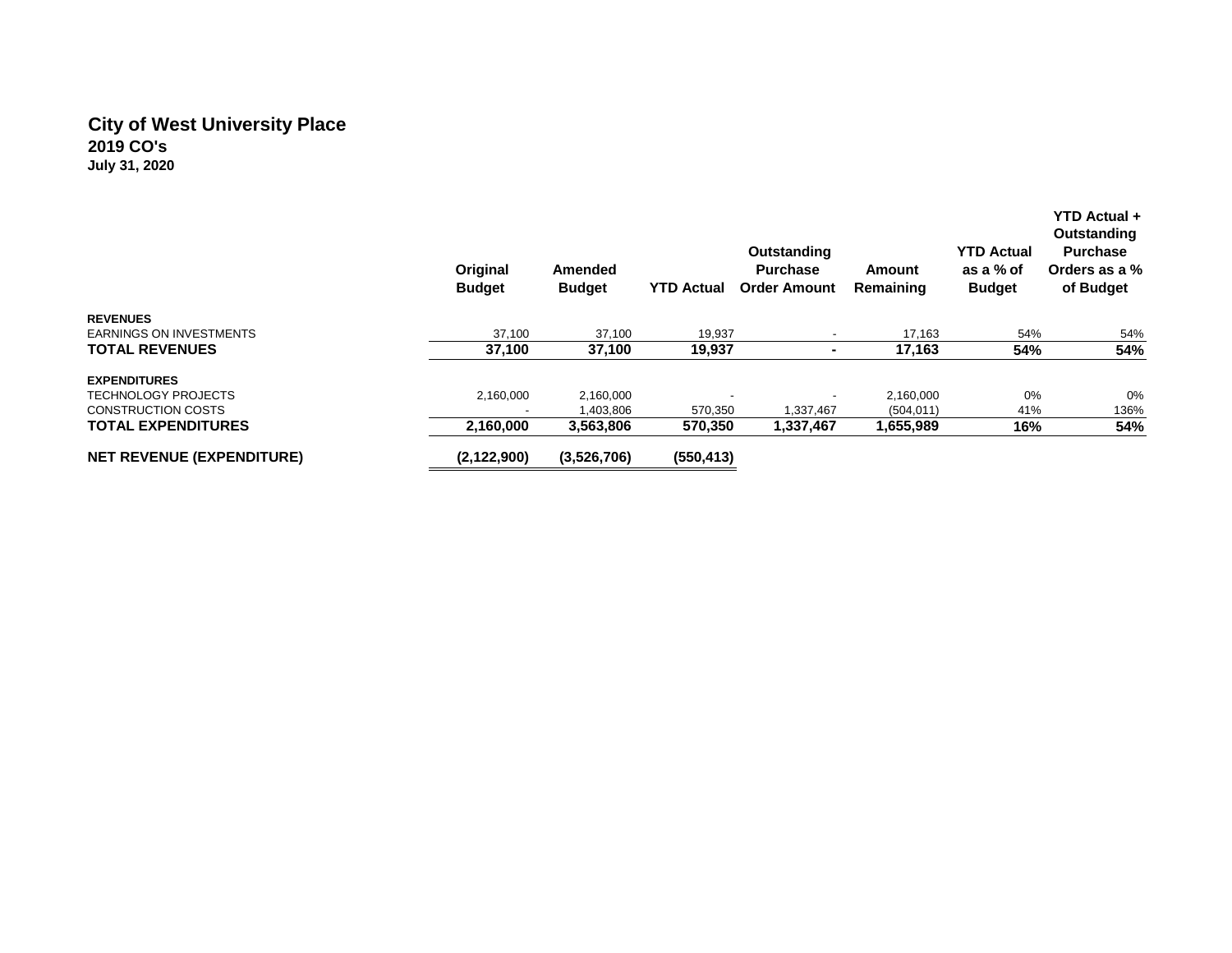## **City of West University Place TRANSPORTATION IMPROVEMENT FUND July 31, 2020**

|                                     | Original<br><b>Budget</b> | Amended<br><b>Budget</b> | <b>YTD Actual</b> | Outstanding<br><b>Purchase</b><br><b>Order Amount</b> | Amount<br>Remaining | <b>YTD Actual</b><br>as a % of<br><b>Budget</b> | YTD Actual +<br>Outstanding<br><b>Purchase</b><br>Orders as a %<br>of Budget |
|-------------------------------------|---------------------------|--------------------------|-------------------|-------------------------------------------------------|---------------------|-------------------------------------------------|------------------------------------------------------------------------------|
| <b>REVENUES</b>                     |                           |                          |                   |                                                       |                     |                                                 |                                                                              |
| <b>FEDERAL GRANT</b>                | 8,222,600                 | 8,222,600                | 373,066           |                                                       | 7,849,534           | 5%                                              | 5%                                                                           |
| <b>FEMA REIMBURSEMENT</b>           | 1,600,000                 | 1,600,000                |                   | $\overline{\phantom{a}}$                              | 1,600,000           | $0\%$                                           | 0%                                                                           |
| <b>EARNINGS ON INVESTMENTS</b>      | 32,300                    | 32,300                   | 14,457            |                                                       | 17.843              | 45%                                             | 45%                                                                          |
| TRANSFER FROM METRO GRANT FUND      | 550,000                   | 550,000                  | 320,831           |                                                       | 229,169             | 58%                                             | 58%                                                                          |
| CERTIFICATES OF OBLIGATION PROCEEDS | 25,737,300                | 25,737,300               |                   |                                                       | 25,737,300          | $0\%$                                           | 0%                                                                           |
| <b>TOTAL REVENUES</b>               | 36,142,200                | 36,142,200               | 708,354           | $\blacksquare$                                        | 35,433,846          | 2%                                              | 2%                                                                           |
| <b>EXPENDITURES</b>                 |                           |                          |                   |                                                       |                     |                                                 |                                                                              |
| PROFESSIONAL SERVICES               | 1,033,438                 | 2,580,778                | 643,549           | 1,061,300                                             | 875,930             | 25%                                             | 66%                                                                          |
| <b>CONSTRUCTION COSTS</b>           | 33,216,562                | 33,216,562               | 9,359             | 9,359                                                 | 33,197,844          | $0\%$                                           | 0%                                                                           |
| <b>TOTAL EXPENDITURES</b>           | 34,250,000                | 35,797,340               | 652,908           | 1,070,659                                             | 34,073,774          | 2%                                              | 5%                                                                           |
| <b>NET REVENUE (EXPENDITURE)</b>    | 1,892,200                 | 344,860                  | 55,446            |                                                       |                     |                                                 |                                                                              |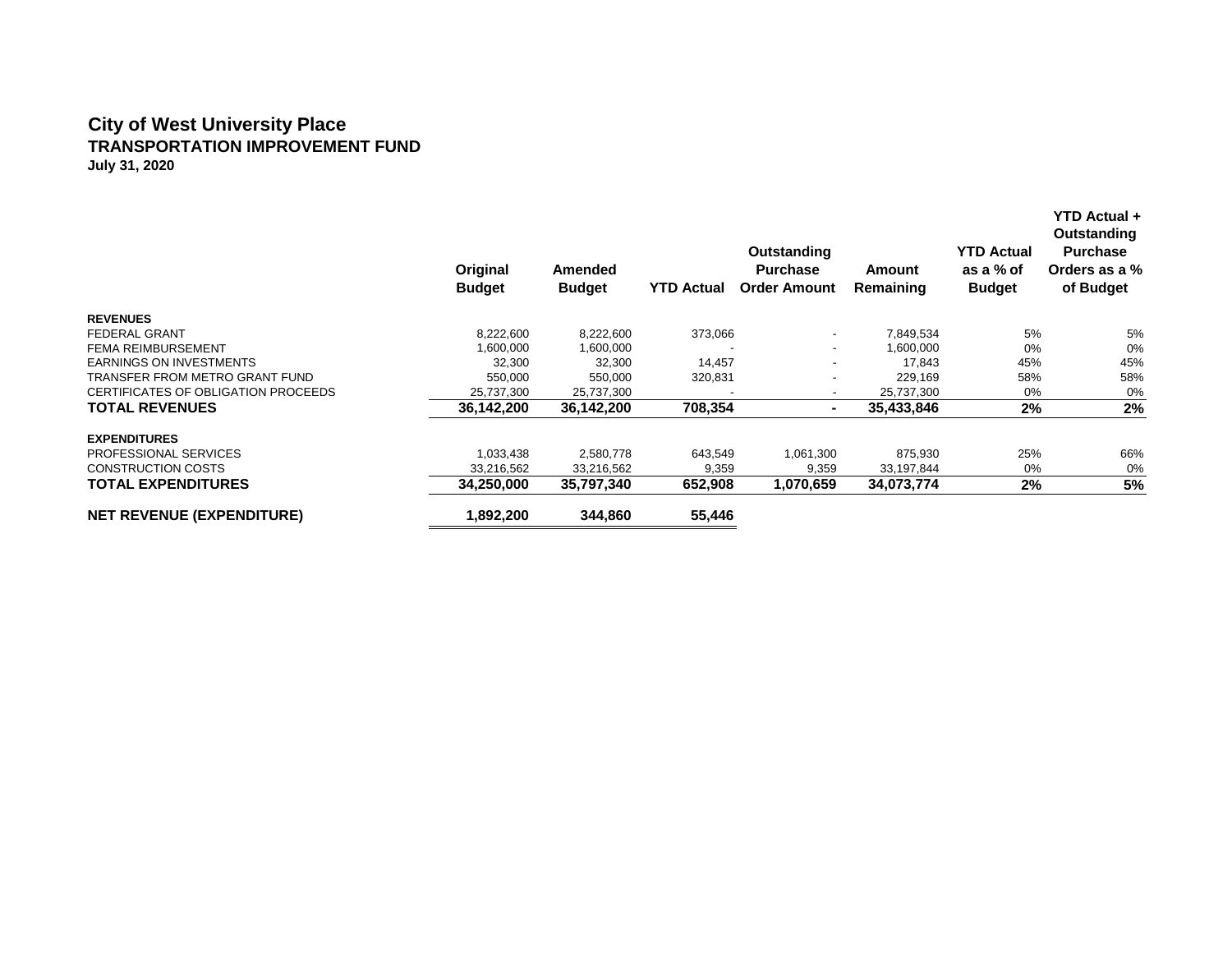#### **City of West University Place WATER & SEWER CAPITAL PROJECTS FUND 7/30/2020**

|                                  | Original<br><b>Budget</b> | Amended<br><b>Budget</b> | <b>YTD Actual</b> | Outstanding<br><b>Purchase</b><br><b>Order Amount</b> | Amount<br>Remaining | <b>YTD Actual</b><br>as a % of<br><b>Budget</b> | <b>YTD Actual +</b><br>Outstanding<br><b>Purchase</b><br>Orders as a %<br>of Budget |
|----------------------------------|---------------------------|--------------------------|-------------------|-------------------------------------------------------|---------------------|-------------------------------------------------|-------------------------------------------------------------------------------------|
| <b>REVENUES</b>                  |                           |                          |                   |                                                       |                     |                                                 |                                                                                     |
| EARNINGS ON INVESTMENTS          | 21,100                    | 21,100                   | 11,934            |                                                       | 9,166               | 57%                                             | 57%                                                                                 |
| TRANSFER FROM WATER & SEWER FUND | 900,000                   | 900,000                  | 525,000           |                                                       | 375,000             | 58%                                             | 58%                                                                                 |
| <b>TOTAL REVENUES</b>            | 921,100                   | 921,100                  | 536,934           |                                                       | 384,166             | 58%                                             | 58%                                                                                 |
| <b>EXPENDITURES</b>              |                           |                          |                   |                                                       |                     |                                                 |                                                                                     |
| PROFESSIONAL SERVICES            | 365,000                   | 422.743                  | 66.688            | 47.755                                                | 308.299             | 16%                                             | 27%                                                                                 |
| OTHER CONSTRUCTION COSTS         | 975,000                   | 2,255,590                | 416.740           | 342,485                                               | 1,496,365           | 18%                                             | 34%                                                                                 |
| <b>TOTAL EXPENDITURES</b>        | 1.340.000                 | 2.678.333                | 483,428           | 390.241                                               | 1,804,665           | 18%                                             | 33%                                                                                 |
| <b>NET REVENUE (EXPENDITURE)</b> | (418,900)                 | (1,757,233)              | 53,506            |                                                       |                     |                                                 |                                                                                     |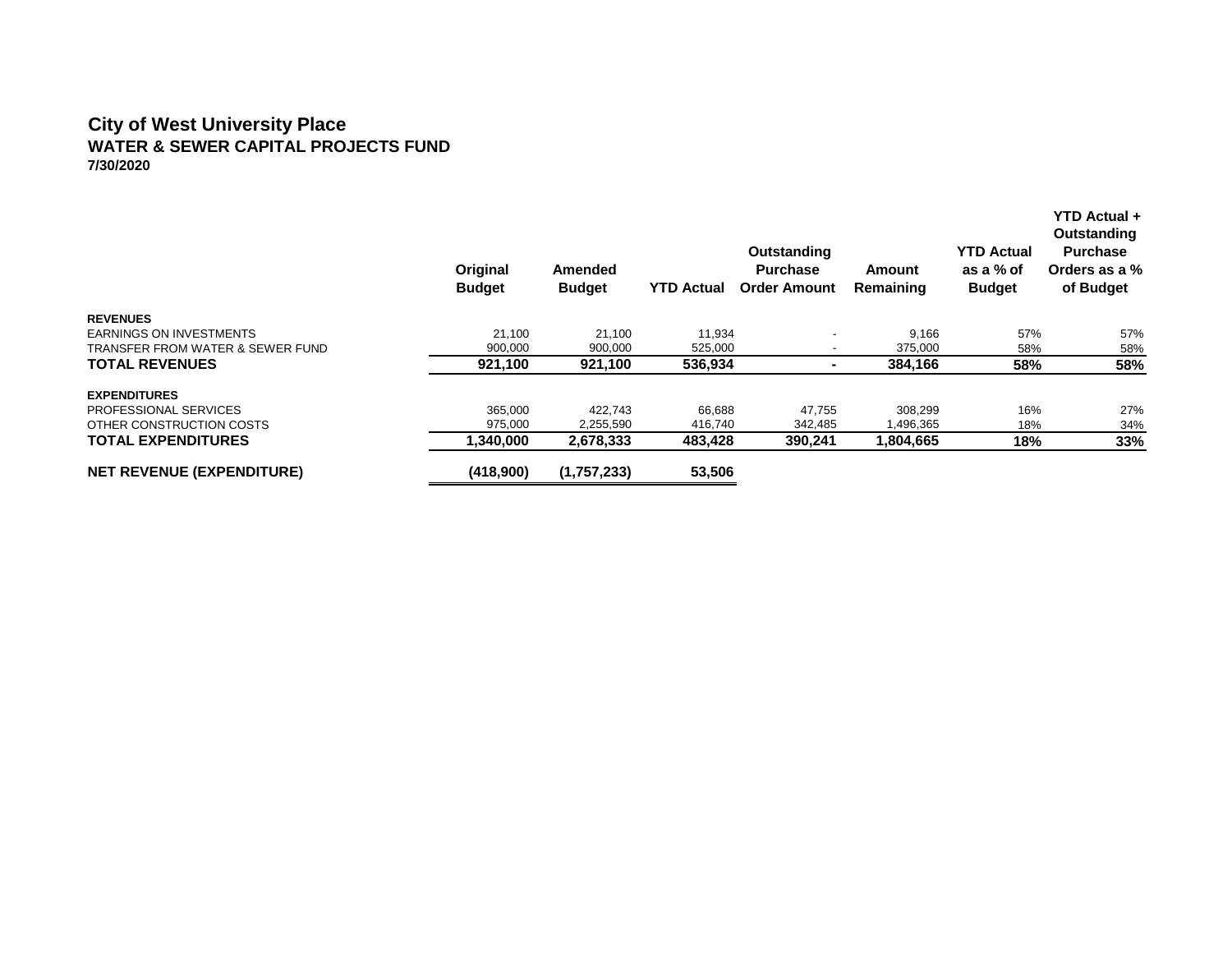#### **City of West University Place SPECIAL REVENUE FUNDS July 31, 2020**

|                                       |                |                |                   |                     |           |                   | Outstanding<br><b>Purchase</b><br>Orders as a % |
|---------------------------------------|----------------|----------------|-------------------|---------------------|-----------|-------------------|-------------------------------------------------|
|                                       |                |                |                   | Outstanding         |           | <b>YTD Actual</b> |                                                 |
|                                       | Original       | <b>Amended</b> |                   | <b>Purchase</b>     | Amount    | as a % of         |                                                 |
|                                       | <b>Budget</b>  | <b>Budget</b>  | <b>YTD Actual</b> | <b>Order Amount</b> | Remaining | <b>Budget</b>     | of Budget                                       |
| <b>PARKS DONATIONS FUND</b>           |                |                |                   |                     |           |                   |                                                 |
| <b>TOTAL REVENUES</b>                 | 51.400         | 51,400         | 458               |                     | 50.942    | 1%                | 1%                                              |
| <b>TOTAL EXPENDITURES</b>             | 43,000         | 43,000         | 25,078            |                     | 17,922    | 58%               | 58%                                             |
| <b>NET REVENUE (EXPENDITURE)</b>      | 8.400          | 8,400          | (24, 620)         |                     | 33,020    | $-293%$           | $-293%$                                         |
| <b>FRIENDS OF WEST U PARKS FUND</b>   |                |                |                   |                     |           |                   |                                                 |
| <b>TOTAL REVENUES</b>                 | 478,000        | 478,000        |                   |                     | 478,000   | 0%                | 0%                                              |
| <b>TOTAL EXPENDITURES</b>             | 478,000        | 478,000        | 214,542           | 289,246             | (25, 788) | 45%               | 105%                                            |
| <b>NET REVENUE (EXPENDITURE)</b>      | $\blacksquare$ | $\sim$         | (214, 542)        | (289, 246)          | 503.788   | $\blacksquare$    | $\blacksquare$                                  |
| <b>COURT TECHNOLOGY FUND</b>          |                |                |                   |                     |           |                   |                                                 |
| <b>TOTAL REVENUES</b>                 | 8,000          | 8,000          | 2,532             |                     | 5,468     | 32%               | 32%                                             |
| <b>TOTAL EXPENDITURES</b>             | 2,000          | 2,000          | 6,430             |                     | (4, 430)  | 322%              | 322%                                            |
| <b>NET REVENUE (EXPENDITURE)</b>      | 6,000          | 6,000          | (3,898)           | $\blacksquare$      | 9,898     | $-65%$            | $-65%$                                          |
| <b>TREE REPLACEMENT FUND</b>          |                |                |                   |                     |           |                   |                                                 |
| <b>TOTAL REVENUES</b>                 | 34,600         | 34,600         | 44,462            |                     | (9,862)   | 129%              | 129%                                            |
| <b>TOTAL EXPENDITURES</b>             | 50.000         | 50,000         | 7,830             | 1,470               | 40.700    | 16%               | 19%                                             |
| <b>NET REVENUE (EXPENDITURE)</b>      | (15, 400)      | (15, 400)      | 36,633            | (1,470)             | (50, 562) | $-238%$           | $-228%$                                         |
| <b>COURT BUILDING SECURITY FUND</b>   |                |                |                   |                     |           |                   |                                                 |
| <b>TOTAL REVENUES</b>                 | 8,700          | 8,700          | 2,731             |                     | 5,969     | 31%               | 31%                                             |
| <b>TOTAL EXPENDITURES</b>             | 15,000         | 15,000         | 3,543             |                     | 11,457    | 24%               | 24%                                             |
| <b>NET REVENUE (EXPENDITURE)</b>      | (6, 300)       | (6, 300)       | (812)             | $\blacksquare$      | (5, 488)  | 13%               | 13%                                             |
| <b>METRO GENERAL MOBILITY FUND</b>    |                |                |                   |                     |           |                   |                                                 |
| <b>TOTAL REVENUES</b>                 | 592,200        | 592,200        | 257,079           |                     | 335,121   | 43%               | 43%                                             |
| <b>TOTAL EXPENDITURES</b>             | 550,000        | 550,000        | 320,831           |                     | 229,169   | 58%               | 58%                                             |
| <b>NET REVENUE (EXPENDITURE)</b>      | 42,200         | 42,200         | (63, 752)         | $\blacksquare$      | 105,952   | $-151%$           | $-151%$                                         |
| <b>POLICE FORFEITED PROPERTY FUND</b> |                |                |                   |                     |           |                   |                                                 |
| <b>TOTAL REVENUES</b>                 | 500            | 500            | 235               |                     | 265       | 47%               | 47%                                             |
| <b>TOTAL EXPENDITURES</b>             |                |                |                   |                     |           |                   | $\sim$                                          |
| <b>NET REVENUE (EXPENDITURE)</b>      | 500            | 500            | 235               | $\blacksquare$      | 265       | 47%               | 47%                                             |